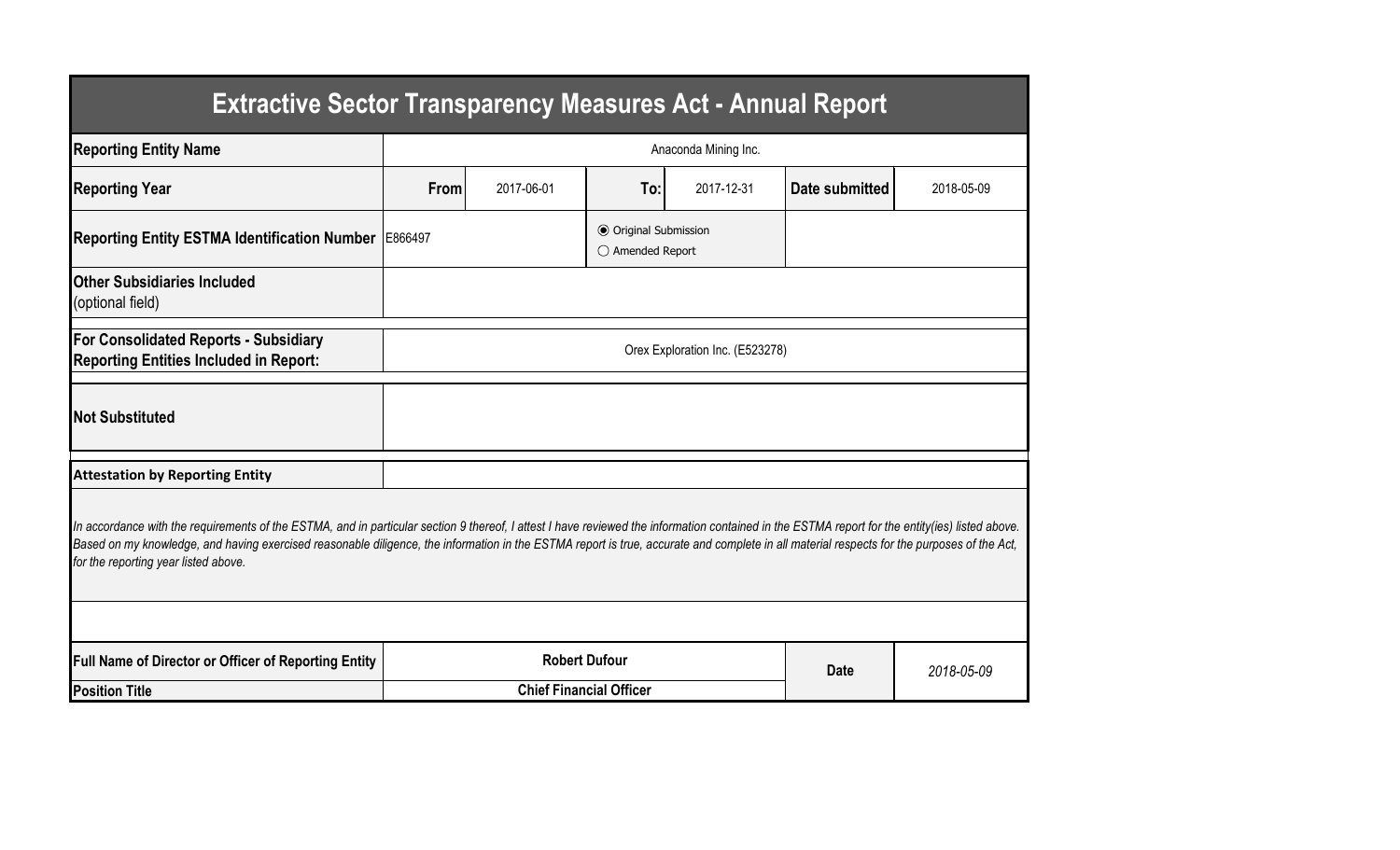| <b>Extractive Sector Transparency Measures Act - Annual Report</b> |                                                                                                                                                                                                                                                                                                                                             |                                                                           |                      |                  |      |                                |                |                  |                                               |                                      |              |
|--------------------------------------------------------------------|---------------------------------------------------------------------------------------------------------------------------------------------------------------------------------------------------------------------------------------------------------------------------------------------------------------------------------------------|---------------------------------------------------------------------------|----------------------|------------------|------|--------------------------------|----------------|------------------|-----------------------------------------------|--------------------------------------|--------------|
| <b>Reporting Year</b>                                              | From:                                                                                                                                                                                                                                                                                                                                       | 2017-06-01                                                                | To:                  | 2017-12-31       |      |                                |                |                  |                                               |                                      |              |
| <b>Reporting Entity Name</b>                                       |                                                                                                                                                                                                                                                                                                                                             |                                                                           | Anaconda Mining Inc. |                  |      | <b>Currency of the Report</b>  |                | CAD              |                                               |                                      |              |
| <b>Reporting Entity ESTMA</b><br><b>Identification Number</b>      | E866497                                                                                                                                                                                                                                                                                                                                     |                                                                           |                      |                  |      |                                |                |                  |                                               |                                      |              |
| <b>Subsidiary Reporting Entities (if</b><br>necessary)             | Orex Exploration Inc. (E523278)                                                                                                                                                                                                                                                                                                             |                                                                           |                      |                  |      |                                |                |                  |                                               |                                      |              |
| <b>Payments by Payee</b>                                           |                                                                                                                                                                                                                                                                                                                                             |                                                                           |                      |                  |      |                                |                |                  |                                               |                                      |              |
| Country                                                            | Payee Name                                                                                                                                                                                                                                                                                                                                  | Departments, Agency, etc<br>within Payee that Received<br><b>Payments</b> | <b>Taxes</b>         | <b>Royalties</b> | Fees | <b>Production Entitlements</b> | <b>Bonuses</b> | <b>Dividends</b> | Infrastructure<br><b>Improvement Payments</b> | <b>Total Amount paid to</b><br>Payee | <b>Notes</b> |
|                                                                    |                                                                                                                                                                                                                                                                                                                                             |                                                                           |                      |                  |      |                                |                |                  |                                               |                                      |              |
|                                                                    |                                                                                                                                                                                                                                                                                                                                             |                                                                           |                      |                  |      |                                |                |                  |                                               |                                      |              |
|                                                                    |                                                                                                                                                                                                                                                                                                                                             |                                                                           |                      |                  |      |                                |                |                  |                                               |                                      |              |
|                                                                    |                                                                                                                                                                                                                                                                                                                                             |                                                                           |                      |                  |      |                                |                |                  |                                               |                                      |              |
|                                                                    |                                                                                                                                                                                                                                                                                                                                             |                                                                           |                      |                  |      |                                |                |                  |                                               |                                      |              |
|                                                                    |                                                                                                                                                                                                                                                                                                                                             |                                                                           |                      |                  |      |                                |                |                  |                                               |                                      |              |
|                                                                    |                                                                                                                                                                                                                                                                                                                                             |                                                                           |                      |                  |      |                                |                |                  |                                               |                                      |              |
|                                                                    |                                                                                                                                                                                                                                                                                                                                             |                                                                           |                      |                  |      |                                |                |                  |                                               |                                      |              |
|                                                                    |                                                                                                                                                                                                                                                                                                                                             |                                                                           |                      |                  |      |                                |                |                  |                                               |                                      |              |
|                                                                    |                                                                                                                                                                                                                                                                                                                                             |                                                                           |                      |                  |      |                                |                |                  |                                               |                                      |              |
|                                                                    |                                                                                                                                                                                                                                                                                                                                             |                                                                           |                      |                  |      |                                |                |                  |                                               |                                      |              |
|                                                                    |                                                                                                                                                                                                                                                                                                                                             |                                                                           |                      |                  |      |                                |                |                  |                                               |                                      |              |
| <b>Additional Notes:</b>                                           | 1) The reporting year for this report is a seven month period as the company has changed its financial year-end from May 31 to December 31 to align the company with its peer group in the mineral resources sector and facili<br>2) The company's total reportable payments for the reporting year did not exceed the \$100,000 threshold. |                                                                           |                      |                  |      |                                |                |                  |                                               |                                      |              |